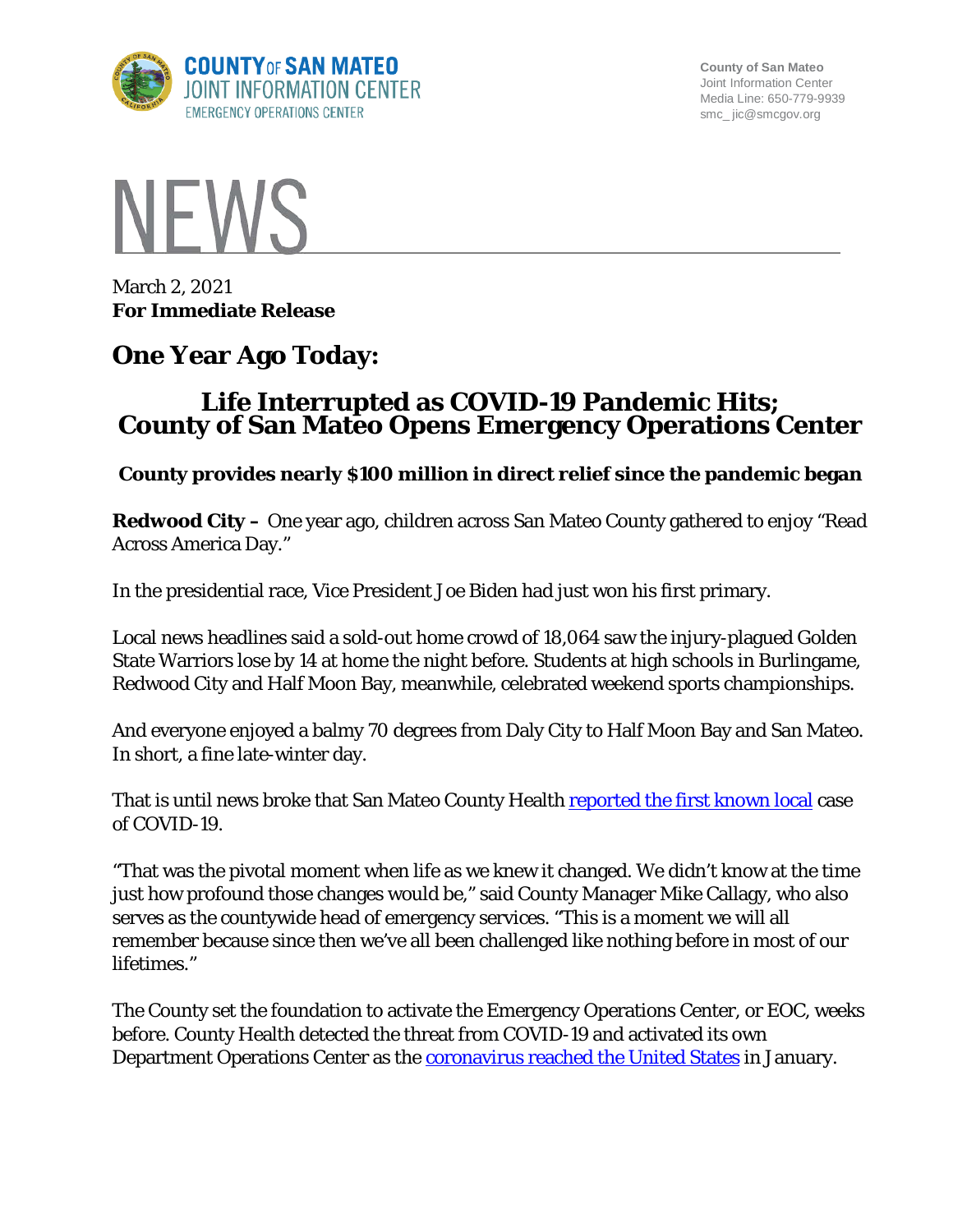The County then ramped up the EOC's planning functions and staffing to prepare for the March 2, 2020 activation – when its operations went 24/7.

"The Emergency Operations Center is the heart and soul of our community's response to COVID-19," said David J. Canepa, president of the San Mateo County Board of Supervisors and chair of the countywide Emergency Services Council.

"The heart because the EOC is where the people are in place to plan for and respond to the immediate health and safety needs of our community. And the soul because the EOC is also where we work to ensure that the most vulnerable members of our community have access to food, shelter and the care they need to get them through this crisis," Canepa said.

Since the pandemic began, the County through the EOC has led the response through accurate and timely communications to the public and organizing, coordinating and providing vital services to the community. This include \$97 million in direct relief to individuals, families, small businesses and community-serving organizations.

As compiled by the **SMC Recovery Initiative**, the County has provided:

- \$16.05 million to 4,269 individuals and families
- S11 million to 657 small businesses
- \$38.56 million to community-serving nonprofit organizations
- \$4 million to Second Harvest Food Bank to help provide food to residents
- 1,208 individuals served in supportive housing for isolation and quarantine (Alternative Housing Sites), along with step-down medical support (Alternative Care Site)
- Approximately 1.5 million meals to vulnerable residents through the Great Plates Delivered program

The COVID-19 pandemic by the numbers:

- Total individuals vaccinated: 157,337
- Individuals who completed two-shot vaccine series: 61,621
- Total shots in the arm: 218,958
- Total COVID-19 cases: 38,865
- Total COVID-19-related deaths: 521

*Data as of March 1, 2021*